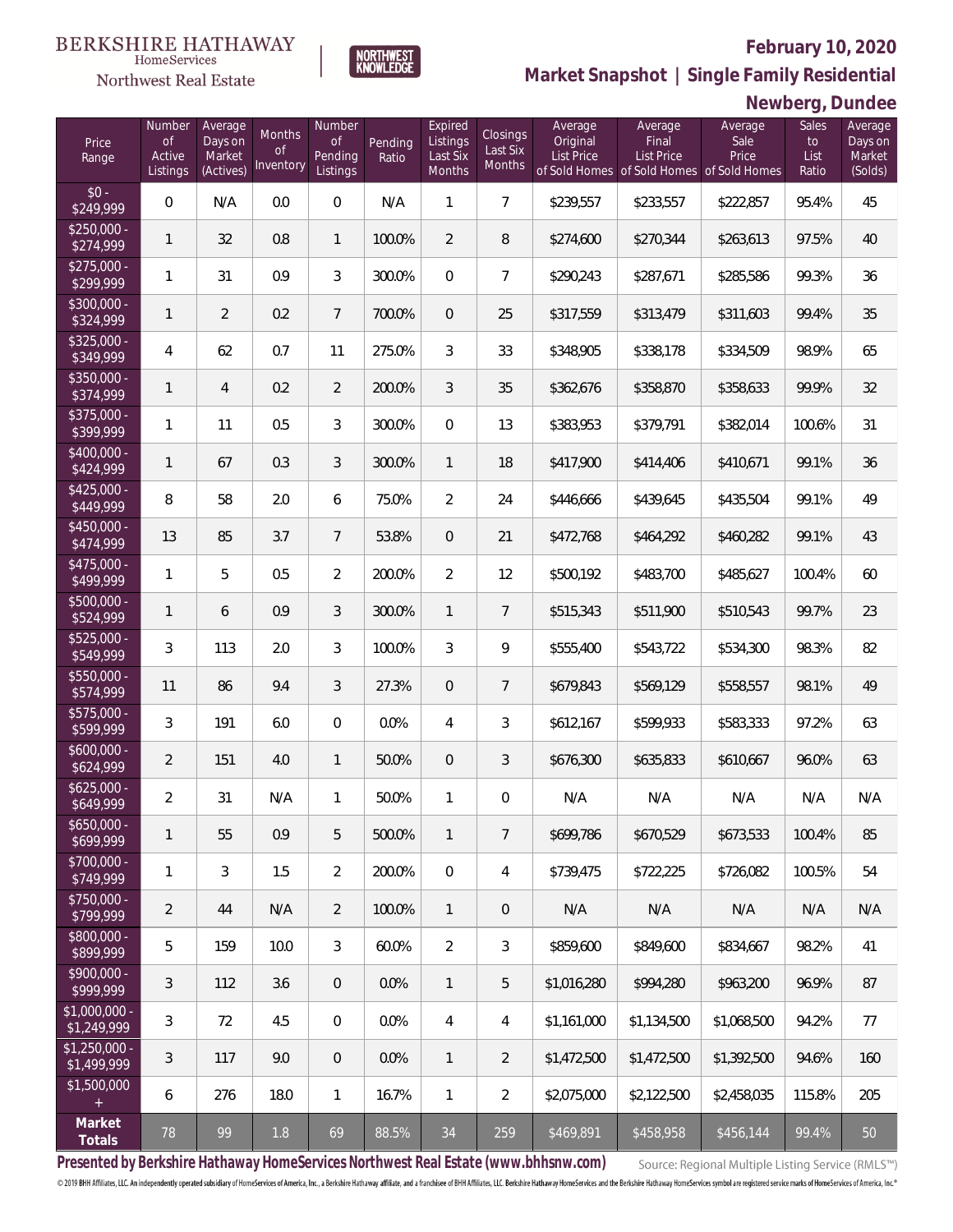# **February 10, 2020**



 $\label{lem:sevices} \textsc{Home} \textsc{Service} \textsc{s}$ 

**Market Snapshot | Single Family Residential**

### **McMinnville**

| Price<br>Range                   | Number<br><b>of</b><br>Active<br>Listings | Average<br>Days on<br>Market<br>(Actives) | Months<br>Οf<br>Inventory | Number<br><b>of</b><br>Pending<br>Listings | Pending<br>Ratio | Expired<br>Listings<br>Last Six<br>Months | Closings<br>Last Six<br>Months | Average<br>Original<br>List Price | Average<br>Final<br><b>List Price</b><br>of Sold Homes of Sold Homes of Sold Homes | Average<br>Sale<br>Price | Sales<br>to<br>List<br>Ratio | Average<br>Days on<br>Market<br>(Solds) |
|----------------------------------|-------------------------------------------|-------------------------------------------|---------------------------|--------------------------------------------|------------------|-------------------------------------------|--------------------------------|-----------------------------------|------------------------------------------------------------------------------------|--------------------------|------------------------------|-----------------------------------------|
| $$0 -$<br>\$224,999              | $\overline{2}$                            | 82                                        | 1.5                       | 3                                          | 150.0%           | 1                                         | 8                              | \$219,150                         | \$205,637                                                                          | \$189,763                | 92.3%                        | 63                                      |
| $\sqrt{$225,000}$ -<br>\$249,999 | $\overline{2}$                            | $\overline{2}$                            | 1.3                       | 3                                          | 150.0%           | $\overline{0}$                            | 9                              | \$250,894                         | \$238,717                                                                          | \$238,333                | 99.8%                        | 48                                      |
| $$250,000 -$<br>\$274,999        | 1                                         | 16                                        | 0.7                       | $\overline{0}$                             | 0.0%             | $\overline{0}$                            | 9                              | \$274,467                         | \$270,589                                                                          | \$265,211                | 98.0%                        | 35                                      |
| $$275,000 -$<br>\$299,999        | 3                                         | 17                                        | 0.6                       | $\, 8$                                     | 266.7%           | $\overline{0}$                            | 29                             | \$295,045                         | \$290,562                                                                          | \$290,650                | 100.0%                       | 30                                      |
| $$300,000 -$<br>\$324,999        | 3                                         | 40                                        | 0.5                       | 4                                          | 133.3%           | 5                                         | 34                             | \$317,487                         | \$314,616                                                                          | \$312,486                | 99.3%                        | 34                                      |
| $$325,000 -$<br>\$349,999        | 5                                         | 40                                        | 0.8                       | 12                                         | 240.0%           | 6                                         | 40                             | \$340,537                         | \$336,725                                                                          | \$335,919                | 99.8%                        | 49                                      |
| $$350,000 -$<br>\$374,999        | 1                                         | $\mathbf{0}$                              | 0.2                       | 5                                          | 500.0%           | $\mathbf{1}$                              | 35                             | \$365,305                         | \$361,486                                                                          | \$360,680                | 99.8%                        | 40                                      |
| $$375,000 -$<br>\$399,999        | 5                                         | 65                                        | 1.6                       | $7\overline{ }$                            | 140.0%           | $\overline{4}$                            | 19                             | \$399,849                         | \$392,134                                                                          | \$386,758                | 98.6%                        | 42                                      |
| $$400,000 -$<br>\$424,999        | 4                                         | 76                                        | 3.4                       | 5                                          | 125.0%           | $\overline{2}$                            | $\overline{7}$                 | \$413,243                         | \$410,386                                                                          | \$409,129                | 99.7%                        | 36                                      |
| $$425,000 -$<br>\$449,999        | 4                                         | 78                                        | 1.3                       | 6                                          | 150.0%           | 5                                         | 18                             | \$440,772                         | \$438,911                                                                          | \$438,289                | 99.9%                        | 117                                     |
| $$450,000 -$<br>\$474,999        | 8                                         | 148                                       | 3.2                       | $\overline{4}$                             | 50.0%            | $\mathbf{1}$                              | 15                             | \$475,793                         | \$465,527                                                                          | \$463,170                | 99.5%                        | 88                                      |
| \$475,000 -<br>\$499,999         | $7\overline{ }$                           | 78                                        | 4.7                       | $\mathbf{1}$                               | 14.3%            | $\overline{2}$                            | 9                              | \$497,633                         | \$492,733                                                                          | \$487,488                | 98.9%                        | 39                                      |
| \$500,000 -<br>\$524,999         | 4                                         | 195                                       | 3.4                       | $\overline{2}$                             | 50.0%            | $\Omega$                                  | $\overline{7}$                 | \$545,543                         | \$512,100                                                                          | \$506,786                | 99.0%                        | 100                                     |
| $$525,000 -$<br>\$549,999        | 3                                         | 260                                       | 6.0                       | $\mathbf{1}$                               | 33.3%            | $\overline{0}$                            | 3                              | \$548,233                         | \$548,233                                                                          | \$537,967                | 98.1%                        | $8\,$                                   |
| $$550,000 -$<br>\$574,999        | $\overline{2}$                            | 97                                        | 2.0                       | 3                                          | 150.0%           | $\mathbf{1}$                              | 6                              | \$584,600                         | \$574,617                                                                          | \$565,633                | 98.4%                        | 106                                     |
| \$575,000 -<br>\$599,999         | 1                                         | 108                                       | 0.9                       | $\overline{2}$                             | 200.0%           | $\overline{2}$                            | $\overline{7}$                 | \$612,099                         | \$595,656                                                                          | \$587,471                | 98.6%                        | 179                                     |
| $$600,000 -$<br>\$624,999        | 1                                         | 25                                        | 3.0                       | $\overline{0}$                             | 0.0%             | 1                                         | $\overline{2}$                 | \$639,450                         | \$614,900                                                                          | \$610,000                | 99.2%                        | 77                                      |
| $$625,000 -$<br>\$649,999        | 1                                         | 46                                        | 2.0                       | $\mathbf{1}$                               | 100.0%           | $\mathbf 0$                               | 3                              | \$674,633                         | \$656,600                                                                          | \$636,667                | 97.0%                        | 91                                      |
| $$650,000 -$<br>\$674,999        | 1                                         | 186                                       | 2.0                       | $\overline{0}$                             | 0.0%             | $\overline{0}$                            | 3                              | \$682,967                         | \$682,967                                                                          | \$671,000                | 98.2%                        | 25                                      |
| $$675,000 -$<br>\$699,999        | $\mathfrak{Z}$                            | 48                                        | 18.0                      | $\overline{0}$                             | 0.0%             | 3                                         | $\mathbf{1}$                   | \$714,900                         | \$714,900                                                                          | \$695,000                | 97.2%                        | 44                                      |
| $$700,000 -$<br>\$749,999        | $\overline{0}$                            | N/A                                       | 0.0                       | $\mathbf{1}$                               | N/A              | $\overline{0}$                            | 1                              | \$775,000                         | \$775,000                                                                          | \$720,000                | 92.9%                        | 74                                      |
| $$750,000 -$<br>\$799,999        | $\overline{2}$                            | 84                                        | 6.0                       | $\overline{1}$                             | 50.0%            | $\mathbf 0$                               | $\overline{2}$                 | \$814,900                         | \$774,900                                                                          | \$766,250                | 98.9%                        | 42                                      |
| $$800,000 -$<br>\$899,999        | $\overline{2}$                            | 136                                       | 6.0                       | $\mathbf{1}$                               | 50.0%            | $\mathbf{1}$                              | $\overline{2}$                 | \$897,450                         | \$846,950                                                                          | \$834,950                | 98.6%                        | 81                                      |
| $$900,000 -$<br>\$999,999        | $\overline{2}$                            | 145                                       | 12.0                      | $\overline{0}$                             | 0.0%             | $\mathbf 0$                               | $\mathbf{1}$                   | \$889,900                         | \$889,900                                                                          | \$900,000                | 101.1%                       | 64                                      |
| \$1,000,000<br>$+$               | 4                                         | 437                                       | 12.0                      | $\mathbf{1}$                               | 25.0%            | 5                                         | $\overline{2}$                 | \$2,047,500                       | \$1,547,500                                                                        | \$1,445,000              | 93.4%                        | 135                                     |
| Market<br>Totals                 | 71                                        | 112                                       | 1.6                       | 71                                         | 100.0%           | 40                                        | 272                            | \$407,301                         | \$396,794                                                                          | \$392,714                | 99.0%                        | 56                                      |

**Presented by Berkshire Hathaway HomeServices Northwest Real Estate (www.bhhsnw.com)**

Source: Regional Multiple Listing Service (RMLS™)

© 2019 BHH Affiliates, LLC. An independently operated subsidiary of HomeServices of America, Inc., a Berkshire Hathaway affiliate, and a franchisee of BHH Affiliates, LLC. Berkshire Hathaway HomeServices and the Berkshire